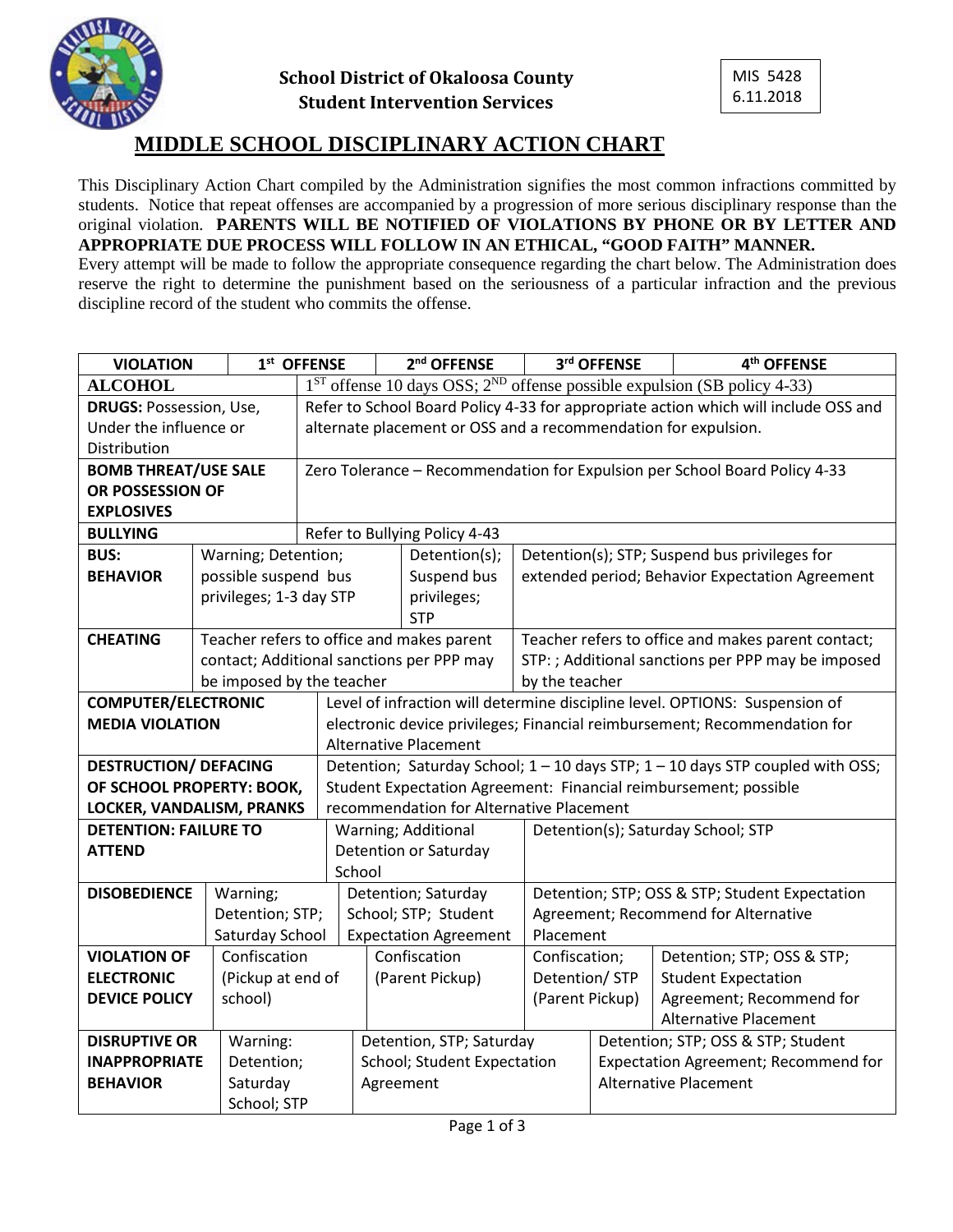| <b>DRESS CODE</b>                           |  | Verbal Warning; |                                                                                 |                                      | Required to change; Parent         |                                                              |           | Detention; STP; Student Expectation                 |  |  |
|---------------------------------------------|--|-----------------|---------------------------------------------------------------------------------|--------------------------------------|------------------------------------|--------------------------------------------------------------|-----------|-----------------------------------------------------|--|--|
| <b>VIOLATION</b>                            |  | Required to     |                                                                                 |                                      | contact; Suspension from           |                                                              |           | Agreement;                                          |  |  |
|                                             |  | change; Parent  |                                                                                 |                                      | <b>Extra-curricular Activities</b> |                                                              |           |                                                     |  |  |
|                                             |  | Contact         |                                                                                 |                                      | Per School Board Policy            |                                                              |           |                                                     |  |  |
| <b>EXTORTION</b>                            |  |                 |                                                                                 |                                      |                                    | Warning; Detention; Saturday School; STP; Possible Expulsion |           |                                                     |  |  |
| <b>FIGHTING/BATTERY</b>                     |  |                 | STP; OSS coupled with STP, Student Expectation Agreement ; Recommendation for   |                                      |                                    |                                                              |           |                                                     |  |  |
|                                             |  |                 | Alternative Placement; Possible expulsion                                       |                                      |                                    |                                                              |           |                                                     |  |  |
| <b>FIRE ALARM</b>                           |  |                 |                                                                                 | 5-10 days OSS coupled with STP       |                                    |                                                              |           | Recommendation for Alternative Placement            |  |  |
| <b>FORGED NOTES</b>                         |  |                 |                                                                                 | Verbal Warning; Detention            | <b>STP</b>                         |                                                              |           | STP; Student Expectation Agreement                  |  |  |
| HARRASSMENT/ EQUITY                         |  |                 | Warning; Detention; STP; Equity Office referral; Recommendation for Alternative |                                      |                                    |                                                              |           |                                                     |  |  |
| <b>POLICY VIOLATION</b>                     |  |                 | Placement                                                                       |                                      |                                    |                                                              |           |                                                     |  |  |
| <b>LEAVING SCHOOL GROUNDS</b>               |  | <b>STP</b>      |                                                                                 |                                      |                                    | STP; Student Expectation Agreement                           |           |                                                     |  |  |
| <b>MINOR PHYSICAL/</b>                      |  |                 |                                                                                 | Warning; Detention;                  |                                    | Detention(s); STP                                            |           | STP; Student Expectation                            |  |  |
| <b>STP</b><br><b>VERBAL ALTERCATION</b>     |  |                 |                                                                                 |                                      |                                    |                                                              |           | Agreement                                           |  |  |
| <b>OFF-LIMITS VIOLATION</b>                 |  |                 |                                                                                 | Warning; Detention;                  |                                    | Detention(s); STP;                                           |           | STP; Student Expectation                            |  |  |
|                                             |  |                 |                                                                                 |                                      | Saturday School                    |                                                              |           | Agreement                                           |  |  |
| <b>PROFANITY</b>                            |  |                 | Detention                                                                       |                                      | Detention(s); STP;                 |                                                              |           | STP; Student Expectation                            |  |  |
|                                             |  |                 |                                                                                 |                                      |                                    | Saturday School                                              |           | Agreement                                           |  |  |
| <b>PROFANITY:</b>                           |  |                 |                                                                                 | STP (1-5 days); Saturday School;     |                                    |                                                              |           | STP coupled with OSS (1-5days); Student Expectation |  |  |
| <b>Directed at Staff</b>                    |  |                 |                                                                                 | <b>Student Expectation Agreement</b> |                                    |                                                              |           | Agreement; Saturday School; Recommend for           |  |  |
|                                             |  |                 |                                                                                 |                                      |                                    |                                                              |           | <b>Alternative Placement</b>                        |  |  |
| <b>THEFT</b>                                |  |                 |                                                                                 | Detention(s); Return of              |                                    |                                                              |           | STP; STP coupled with OSS; Recommend                |  |  |
|                                             |  |                 |                                                                                 | property; Restitution; STP           |                                    |                                                              |           | Alternative Placement, Student Expectation          |  |  |
|                                             |  |                 |                                                                                 |                                      |                                    |                                                              | Agreement |                                                     |  |  |
| TOBACCO/                                    |  |                 |                                                                                 | 3 days STP                           |                                    | 1 day OSS and 4 days                                         |           | Refer to School Board Policy                        |  |  |
| <b>ELECTRONIC SMOKING</b>                   |  |                 |                                                                                 |                                      | <b>STP</b>                         |                                                              |           | $4 - 33.$                                           |  |  |
| <b>DEVICES: CHEWING,</b>                    |  |                 |                                                                                 |                                      |                                    |                                                              |           |                                                     |  |  |
| <b>SMOKING OR</b>                           |  |                 |                                                                                 |                                      |                                    |                                                              |           |                                                     |  |  |
| POSSESSION OF PRODUCT                       |  |                 | Warning; Detention; Saturday School; STP; STP coupled with OSS; Behavior        |                                      |                                    |                                                              |           |                                                     |  |  |
| <b>THREAT:</b><br>Verbal/Written/Electronic |  |                 | Expectation Agreement; Alternative Placement; Possible Recommendation for       |                                      |                                    |                                                              |           |                                                     |  |  |
|                                             |  |                 | Expulsion                                                                       |                                      |                                    |                                                              |           |                                                     |  |  |
| <b>WEAPONS</b>                              |  |                 | Refer to School Board Policy 4-33/Contact Office of Student Services            |                                      |                                    |                                                              |           |                                                     |  |  |
|                                             |  |                 |                                                                                 |                                      |                                    |                                                              |           |                                                     |  |  |

**•Per School Board Policy, a student will receive "zeros" or no credit in academic subjects during periods of Out of School suspension. Any student who is under suspension or expulsion from the Okaloosa County School System shall not be allowed to attend a school sponsored activity or function, nor be allowed on school property for the duration of the suspension or expulsion.** 

**•Students who are assigned STP shall be awarded credit for the class work that is done during STP.**

**•Students assigned STP shall not be allowed to attend a school sponsored activity or function, nor be allowed on school property after school hours on the dates of STP.**

**•The administration may place a student on a Behavior Expectation Agreement for chronic misbehavior or if the severity of the incident warrants a contract.**

**•The administration may recommend a student for alternative placement at another educational institution for chronic misbehavior or a severe isolated offense that warrants such action. Once a student displays chronic misbehavior, a formal disciplinary meeting will be held. The formal disciplinary meeting will evaluate the student's attendance, current discipline record as well as history and academic status.**